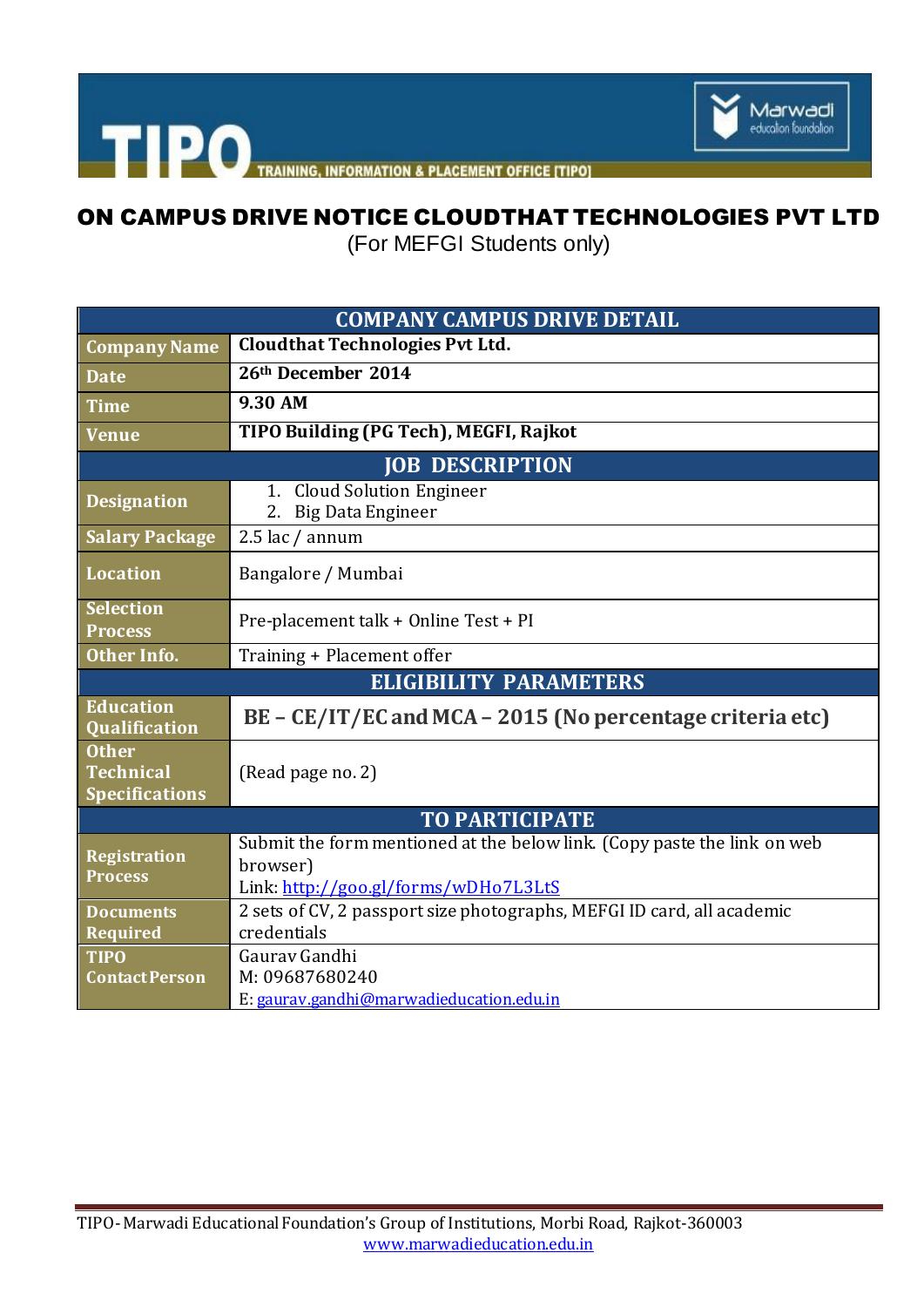



# ON CAMPUS DRIVE NOTICE CLOUDTHAT TECHNOLOGIES PVT LTD

(For MEFGI Students only)

#### **JD In detail**

#### **1. Cloud Solution Engineer**:

#### **Responsibilities**

- 1. Consistently strive to acquire new skills and knowledge of Cloud technologies
- 2. Develop applications for the Cloud using Cloud APIs
- 3. Design and deploy Cloud infrastructure
- 4. Deep-dive into Amazon, Azure and Google Cloud Services
- 5. Installing and updating software on Cloud Linux servers
- 6. Generating scripts for system maintenance tasks (cron jobs, log rotation, etc.)

#### **Requirements**

- 1. Knowledge of Java or C++ and object oriented programming concepts
- 2. Some experience with Linux system administration
- 3. Ability of write shell scripts for maintenance tasks
- 4. Excellent verbal and written communication skill
- 5. Passion for new technologies, and self-motivation to keep current with latest Cloud technologies.

#### **2. Big Data Engineer:**

#### **Responsibilities**

- 1. Consistently strive to acquire new skills and knowledge of Big Data technologies
- 2. Deeply understand Big Data technologies like Hadoop, Hive, Pig, SAP Hana, etc.
- 3. Design and develop Big Data applications using Java, python and other programming languages
- 4. Design and develop applications using NoSQL databases like MongoDB, DynamoDB, etc.
- 5. Analyze the datasets using visualization products like Excel, Tableau, etc.
- 6. Plan and execute Extract-Transform-Load (ETL) for datasets

#### **Requirements**

- 1. Knowledge of Java or C++ and object oriented programming concepts
- 2. Knowledge of databases, especially how data is stored in databases
- 3. Knowledge of searching and indexing in databases
- 4. Some experience with Linux system administration
- 5. Ability of write shell scripts for maintenance tasks
- 6. Excellent verbal and written communication skill
- 7. Passion for new technologies, and self-motivation to keep current with latest Big Data technologies